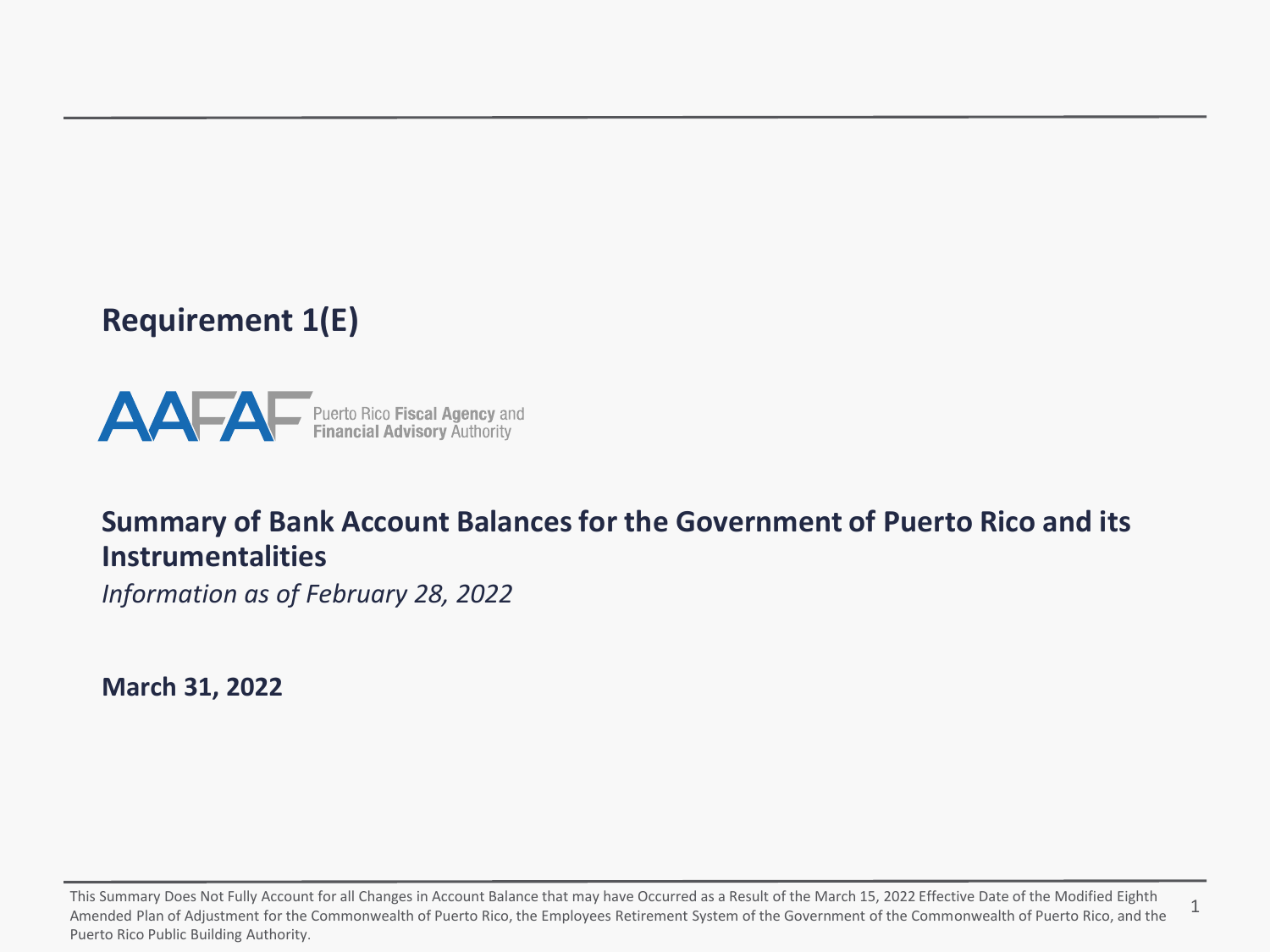## **Disclaimer**

- This presentation was prepared and is being published by the Puerto Rico Fiscal Agency and Financial Advisory Authority ("AAFAF") as part of the ongoing evaluation of financial matters of the Government of Puerto Rico, including certain of its public corporations and its instrumentalities (the "Government"). The information contained herein provides the cash balances of Government accounts as of the dates indicated but is not intended to provide an analysis of the source of these funds or their adequacy to satisfy the Government's liquidity needs. Government creditors and other third parties should not rely on this information to make any investment decision regarding securities issued by the Government or any instrumentality thereof.
- This Summary Does Not Account for all Changes in Account Balance that may have Occurred as a Result of the March 15, 2022 Effective Date of the Modified Eighth Amended Plan of Adjustment for the Commonwealth of Puerto Rico, the Employees Retirement System of the Government of the Commonwealth of Puerto Rico, and the Puerto Rico Public Building Authority. Such changes will be reflected in future Summaries of Bank Accounts.
- The account balances included herein are based on information AAFAF obtained from governmental instrumentalities and financial institutions as of the dates indicated as part of an ongoing review of the bank accounts and balances of the Government and its instrumentalities. AAFAF has not validated all the information received and, as a result, cannot and does not assume any responsibility for the accuracy of such information. As additional information becomes available and the validation process is completed, there could be material changes to the information contained herein.
- The account balances included herein are provided to show the cash position as of specific dates, and this presentation does not purport to provide, nor take into consideration, any changes since such dates. Such balances are expected to change, potentially materially, on a day-to-day basis based on, among other things, the financial needs of the Government and its instrumentalities, as well as judicial determinations regarding such funds.
- The information contained herein regarding the restricted or unrestricted nature of any cash balance is preliminary and subject to further analysis.
- The account balances included herein have not been confirmed through an audit conducted in accordance with generally accepted auditing standards, an examination of internal controls or other attestation or review services in accordance with standards established by the American Institute of Certified Public Accountants or any other organization.
- This document does not constitute an audit of compliance with any Federal law, rule, or regulation.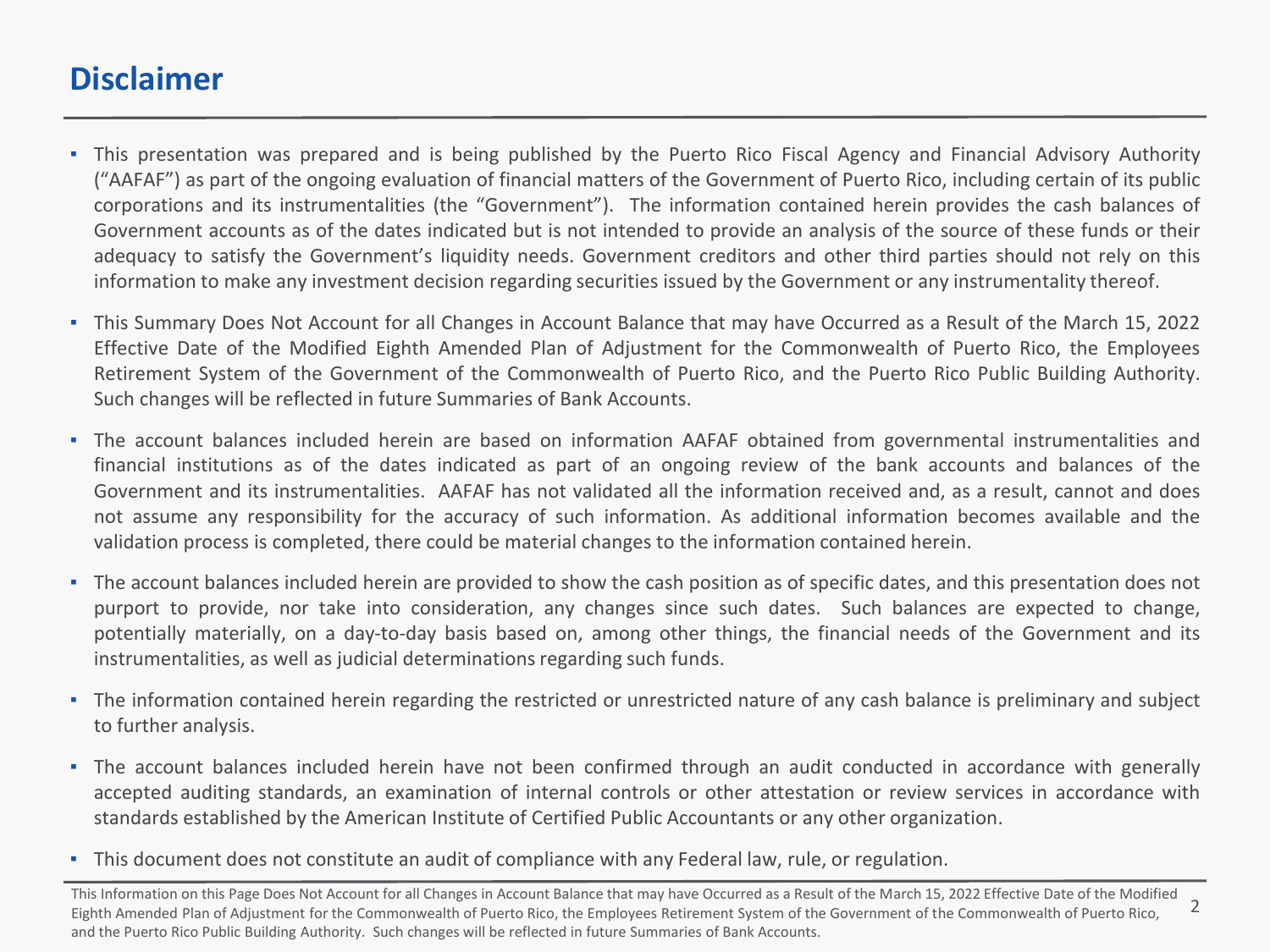# **Disclaimer (cont'd.)**

- Nothing in this document shall be considered a solicitation, recommendation or advice to any person to participate, pursue or support a particular course of action or transaction, to purchase or sell any security, or to make any investment decision.
- AAFAF, the Government, and each of their respective officers, directors, employees, agents, attorneys, advisors, members, partners or affiliates (collectively, with AAFAF and the Government, the "Parties") make no representation or warranty, express or implied, to any third party with respect to the information contained herein, and all Parties expressly disclaim any such representations or warranties.
- The Parties do not owe or accept any duty or responsibility to any reader or recipient of this presentation, whether in contract or tort, and shall not be liable for or in respect of any loss, damage (including, without limitation, consequential damages or lost profits) or expense of whatsoever nature of such third party that may be caused by, or alleged to be caused by, the use of or reliance upon this presentation or that is otherwise consequent upon the gaining of access to this document by such third party.
- By receiving this document, the recipient shall be deemed to have acknowledged and agreed to the terms described in the "Disclaimer" slides.
- This document may contain capitalized terms that are not defined herein, or may contain terms that are discussed in other documents or that are commonly understood. You should make no assumptions about the meaning of capitalized terms that are not defined.
- The Parties do not undertake any duty to update the information contained herein.

<sup>3</sup> This Information on this Page Does Not Account for all Changes in Account Balance that may have Occurred as a Result of the March 15, 2022 Effective Date of the Modified Eighth Amended Plan of Adjustment for the Commonwealth of Puerto Rico, the Employees Retirement System of the Government of the Commonwealth of Puerto Rico, and the Puerto Rico Public Building Authority. Such changes will be reflected in future Summaries of Bank Accounts.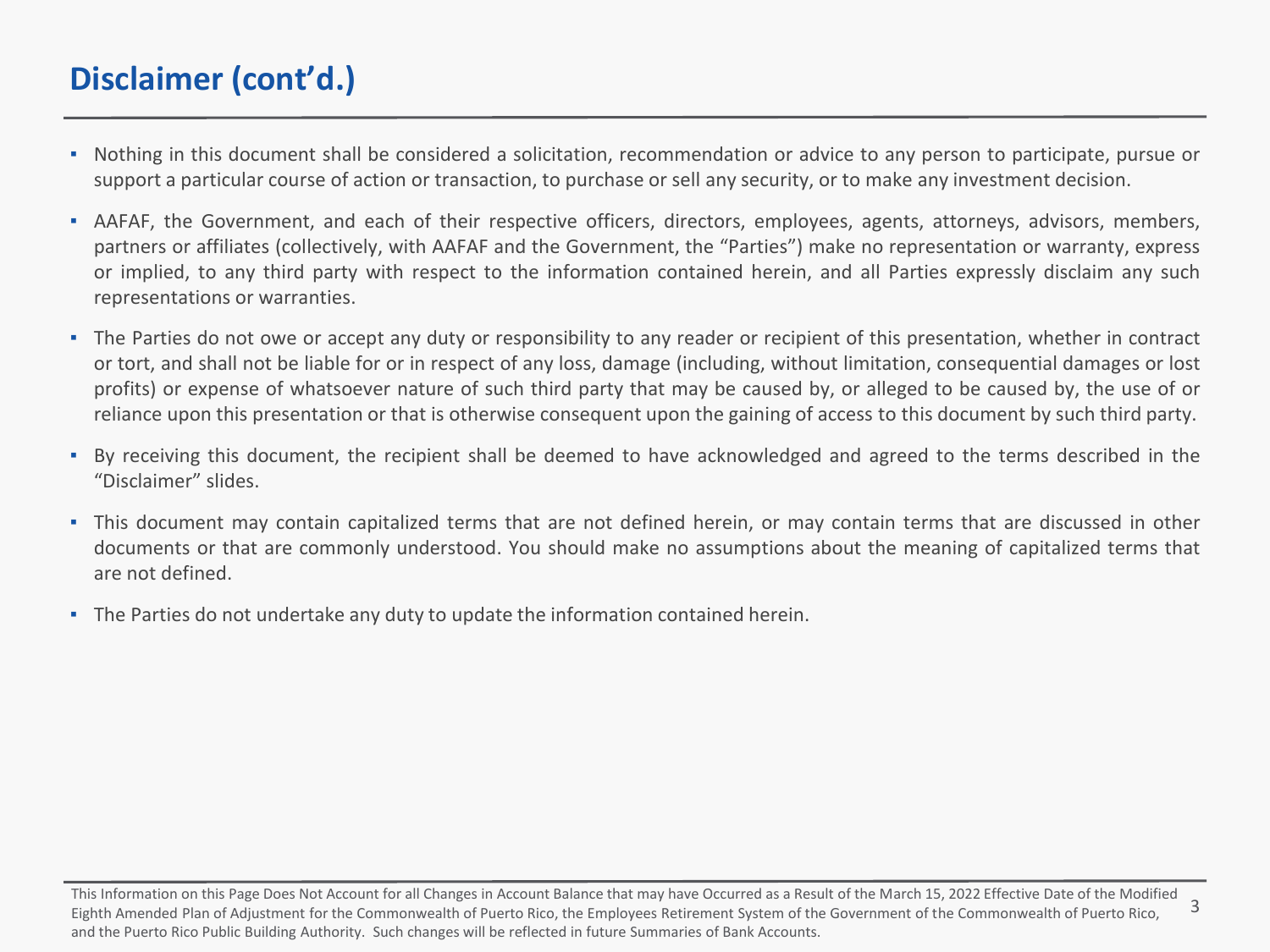#### **Executive Summary**



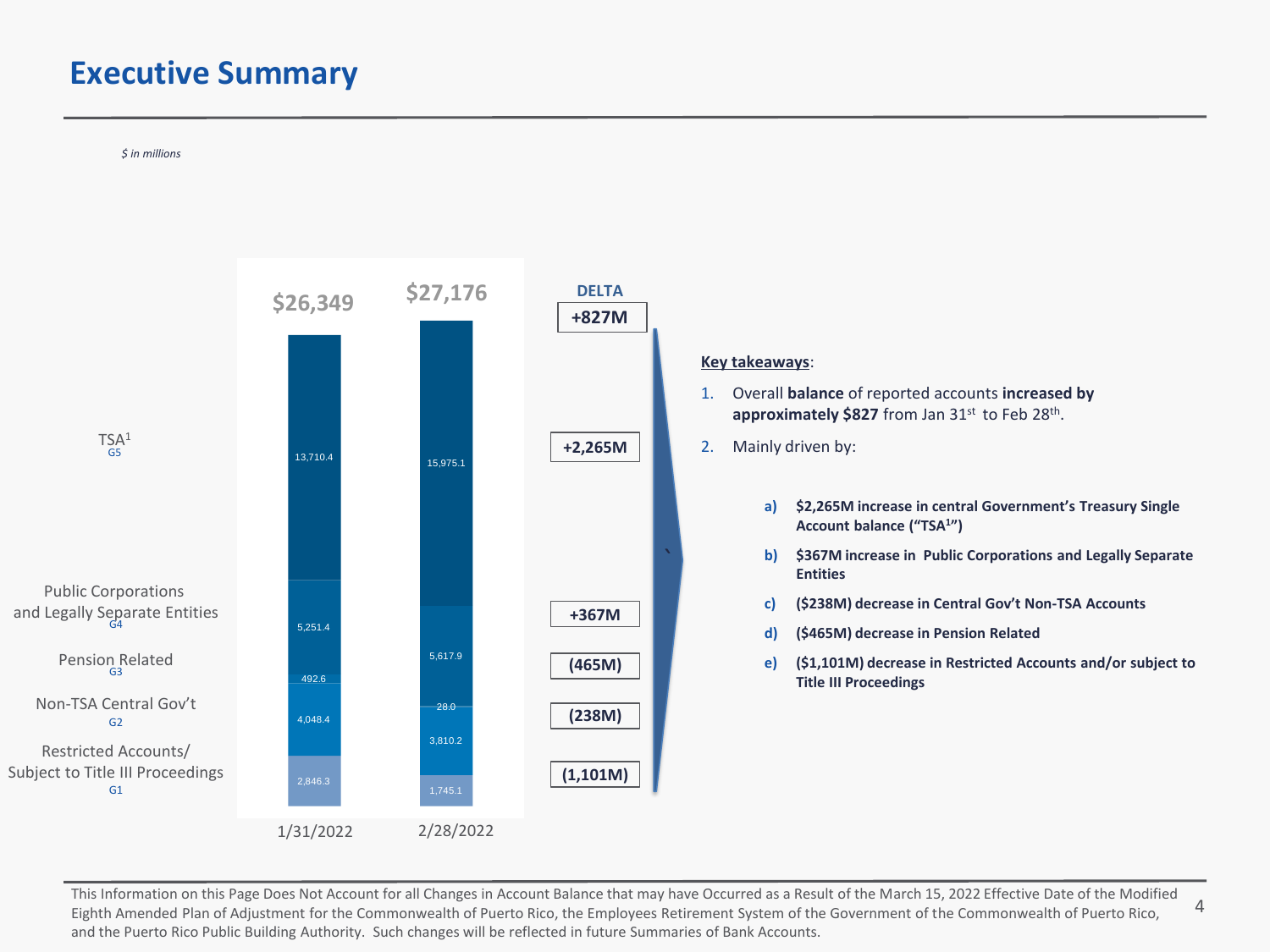# **Executive Summary (cont'd.)**

- AAFAF started its efforts to identify government bank accounts and their balances to obtain a comprehensive view of the cash position of the Government. Requests were sent to governmental instrumentalities, the Office of the Commissioner of Financial Institutions ("OCIF") and various commercial banks.
- Based on the information obtained, AAFAF prepared an inventory of bank accounts across governmental instrumentalities, including those outside the scope of the fiscal plans submitted to the Financial Oversight and Management Board for Puerto Rico ("FOMB").
- The exercise and the inventory described in this presentation, which had not been conducted by prior administrations, obtained information on +800 bank accounts. AAFAF now has centralized access to bank account information for most of the Government.
- AAFAF has conducted this process in consultation with the FOMB and its advisors, and has been providing periodic reports to the FOMB since July 2017.
- On October 31, 2017, AAFAF commenced publishing weekly cash flow reports for the TSA on its website and EMMA. On December 18, 2017, AAFAF commenced reporting on month-end cash balance position of the bank accounts included in this presentation to provide additional transparency.
- On December 18, 2017, the FOMB announced that it would conduct an independent forensic investigation of the information on Government bank accounts published by AAFAF. On February 6, 2018, the FOMB announced the retention of Duff & Phelps, LLC ("D&P") to conduct this forensic analysis.
- D&P published an "Independent Forensic Analysis Team" Report on Title III Bank Accounts as of June 30, 2018, on March 12, 2019. AAFAF takes no position in this summary on the D&P Report.
- The information presented excludes certain funds as set forth in the "Excluded Funds" slide.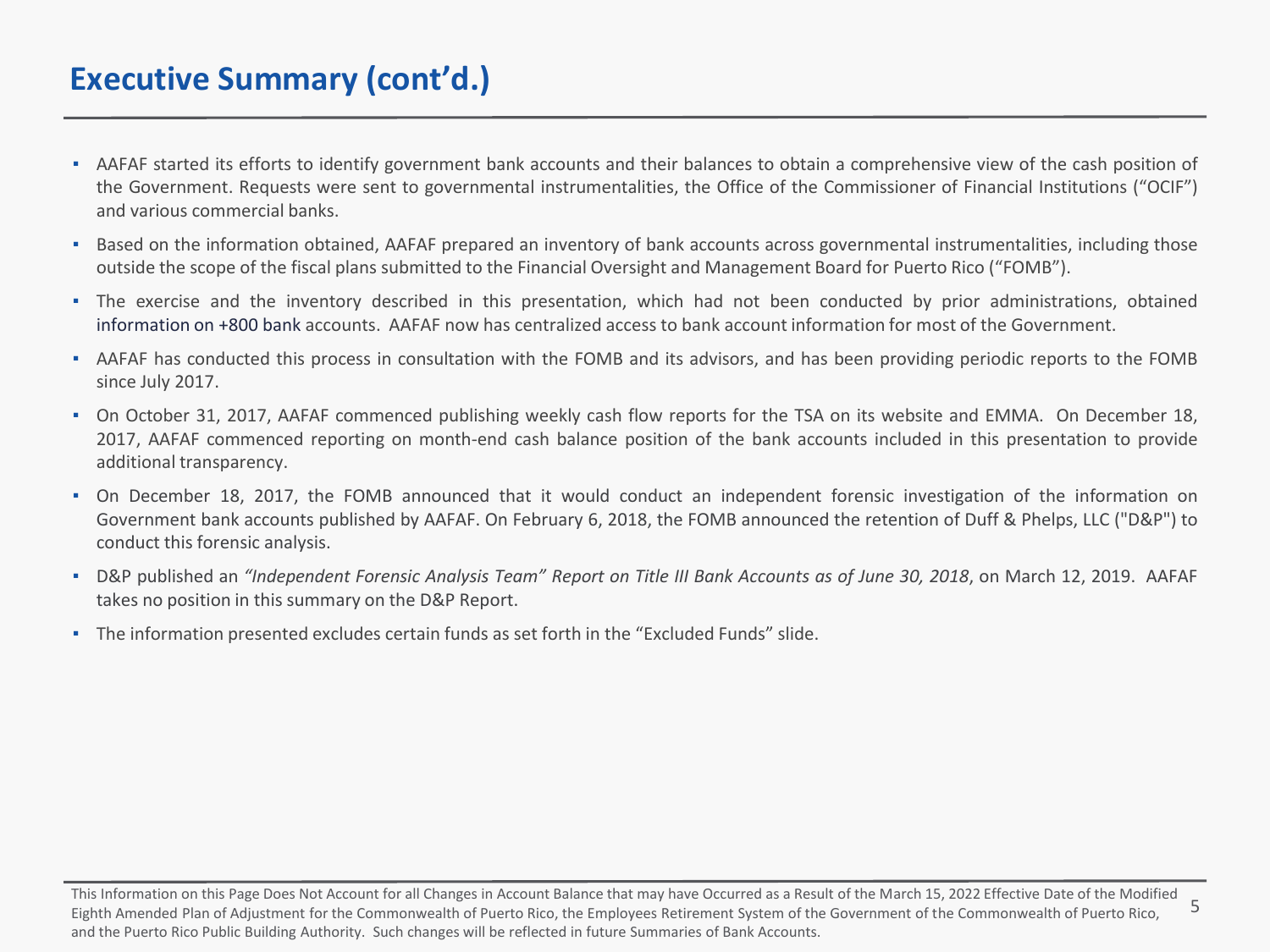# **Excluded Funds**

| <b>Agency</b>                                | <b>Description</b>                                                                                                                                                                                                                  |  |
|----------------------------------------------|-------------------------------------------------------------------------------------------------------------------------------------------------------------------------------------------------------------------------------------|--|
| <b>Legislative Branch</b>                    | • The Puerto Rico Legislative Assembly receives monthly transfers from<br>the General Fund to fund its operations based on budgetary<br>appropriations.                                                                             |  |
| <b>Judicial Branch</b>                       | • The Puerto Rico Judicial Branch receives monthly transfers from the<br>General Fund to fund its operations based on budgetary appropriations.<br>The Judicial Branch also holds funds in custody related to legal<br>proceedings. |  |
| <b>Municipal Funds</b>                       | Municipal funds include funds of Puerto Rico municipalities, the<br>m.<br>Municipal Revenue Collections Center and the Puerto Rico Municipal<br>Finance Agency.                                                                     |  |
| <b>Government Development</b><br><b>Bank</b> | • GDB was the subject of a Qualifying Modification which went effective on<br>November 29, 2018. No funds either held by GDB or transferred to any<br>entity as a result of the Qualifying Modification are accounted for herein.   |  |
| <b>Investment Accounts</b>                   | • Various investment accounts are included for certain instrumentalities<br>(e.g. ERS, TRS, JRS, State Insurance Fund Corporation and Automobile<br>Accident Compensation Administration, UPR).                                     |  |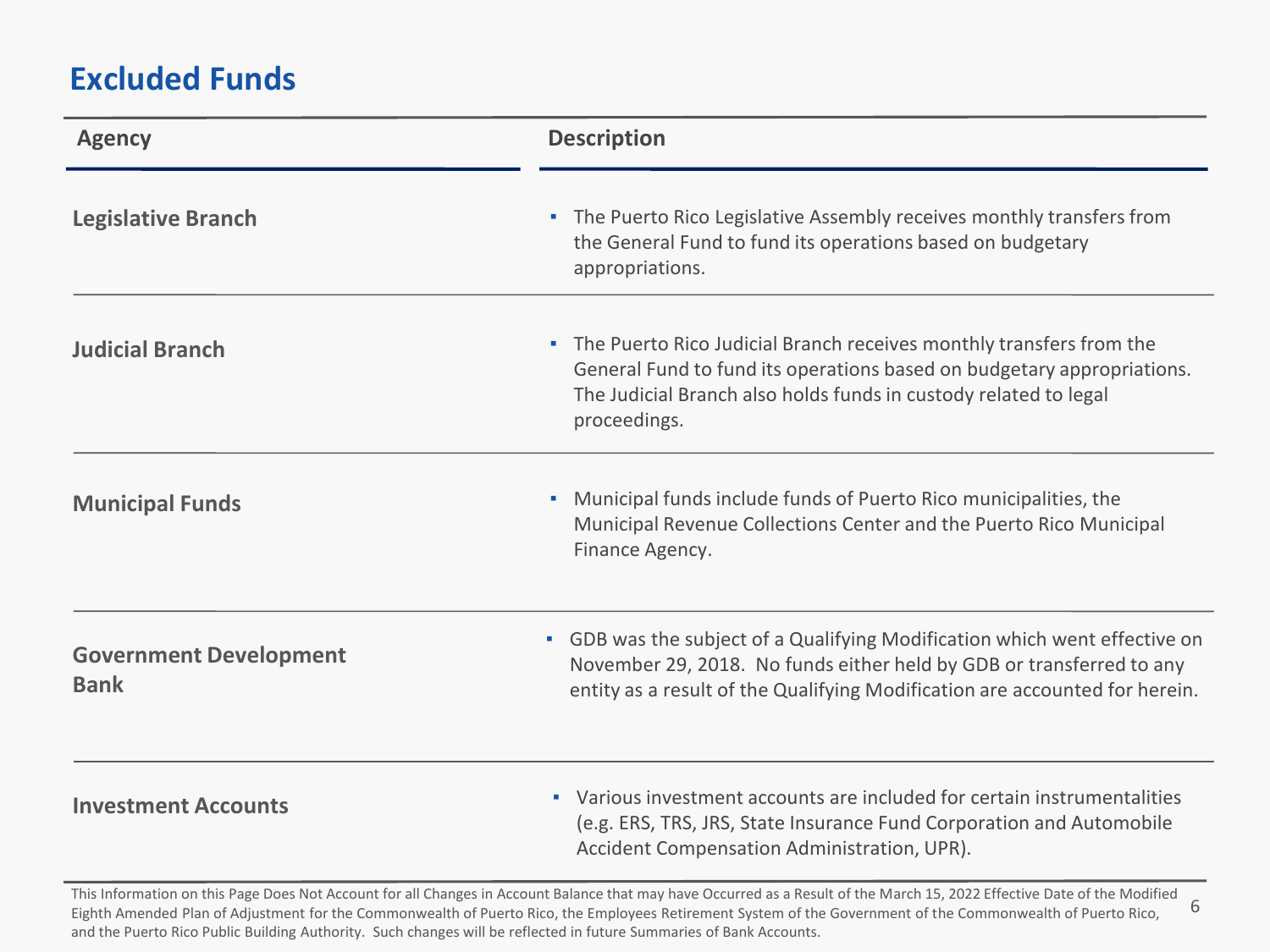#### **Bank Account Balances for the Government and its Instrumentalities**

|                | \$ in millions                                       |           | <b>Balance as of</b> |                                                                                                                                                                                                                                                                                                                                                                                               |
|----------------|------------------------------------------------------|-----------|----------------------|-----------------------------------------------------------------------------------------------------------------------------------------------------------------------------------------------------------------------------------------------------------------------------------------------------------------------------------------------------------------------------------------------|
|                | <b>Revised</b><br><b>Grouping</b>                    | 1/31/2022 | 2/28/2022            | <b>Notes</b>                                                                                                                                                                                                                                                                                                                                                                                  |
| G <sub>5</sub> | <b>TSA</b>                                           | 12.774.5  |                      |                                                                                                                                                                                                                                                                                                                                                                                               |
|                |                                                      |           | 14,434.9             | Reported on a weekly basis on AAFAF's website.                                                                                                                                                                                                                                                                                                                                                |
| G <sub>5</sub> | <b>TSA Sweep</b>                                     | 935.9     | 1,540.2              | TSA sweep includes the Gen Tax sweep account which holds unreconciled general fund revenues and the<br>SUT sweep account which holds unreconciled SUT amounts. Both accounts are regularly swept into the<br>TSA or other accounts as described on the following slide.                                                                                                                       |
| G <sub>3</sub> | <b>Pension Related</b>                               | 492.6     | 28.0                 | Accounts classified as 'Other PR Treasury Custody Accounts' grouped as Pension Related, mainly<br>comprised of two (2) bank accounts held for the deposits of repayment of employee loans issued by the<br>Retirement Systems.<br>\$15M on the account for employee loans repayment issued by the ERS                                                                                         |
|                | G2 Central Gov't Non-<br><b>TSA</b>                  | 4,048.4   | 3,810.2              | \$1,368M American Rescue Plan Act Federal Funds.<br>\$475M Cares Act COVID-19 related Federal Funds.<br>\$558M Federal funds administered by the Public Housing Authority.<br>\$295M in Emergency Rental Assistance Program.<br>PR Unemployment Trust Fund at US Treasury of \$268M.<br>\$222M lottery related funds.<br>\$86M under Child Support Administration<br>(more detail on Slide 9) |
| G1             | <b>COFINA</b>                                        | 21.4      | 21.4                 | The balance shown on the COFINA accounts as of 2/28/22 reflects operational funds post-effectiveness<br>of the COFINA Plan.                                                                                                                                                                                                                                                                   |
| G1             | <b>Other Restricted</b><br><b>Title III Accounts</b> | 1,267.4   | 159.2                | ERS related accounts of \$159M.                                                                                                                                                                                                                                                                                                                                                               |
| G1             | PREPA                                                | 1.310.5   | 1.299.6              | Refer to the PREPA slide for breakdown of classified accounts.                                                                                                                                                                                                                                                                                                                                |
| G <sub>4</sub> | PRASA                                                | 891.3     | 902.1                | Refer to the PRASA slide for breakdown of classified accounts.                                                                                                                                                                                                                                                                                                                                |
| G1             | <b>HTA</b>                                           | 247.0     | 264.9                | Refer to the HTA slide for breakdown of classified accounts.                                                                                                                                                                                                                                                                                                                                  |
| G <sub>4</sub> | <b>UPR</b>                                           | 368.6     | 368.2                | Refer to the UPR slide for breakdown of classified accounts.                                                                                                                                                                                                                                                                                                                                  |
| G <sub>4</sub> | <b>ASES</b>                                          | 253.8     | 798.2                | State and Federal funds used mainly for payments of health insurance premiums and claims.                                                                                                                                                                                                                                                                                                     |
| G <sub>4</sub> | Other Public Corps<br>& Legally Separate<br>Entities | 3,737.6   | 3,549.4              | Government entities with autonomous fiscal authority established by law.<br>Slides 17 and 20 include an overview of the entities and balances.                                                                                                                                                                                                                                                |

#### **TOTAL \$26,349M \$27,176M**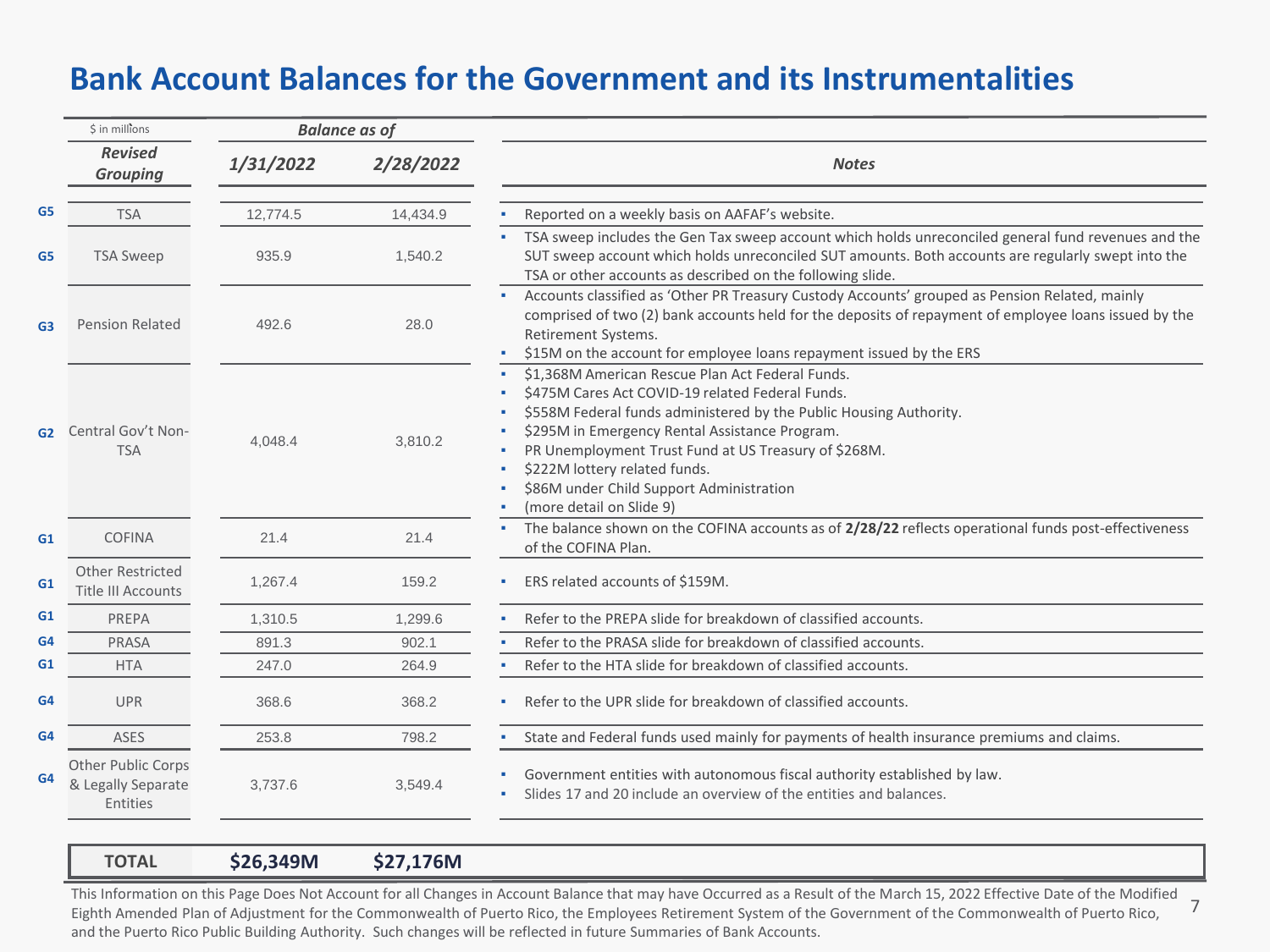## **TSA, TSA Sweep and Pension Related Accounts**

| \$ in millions                        | <b>Balance as of</b> |              |                                                                                                                                                                                                                                                                                                                                                                                              |
|---------------------------------------|----------------------|--------------|----------------------------------------------------------------------------------------------------------------------------------------------------------------------------------------------------------------------------------------------------------------------------------------------------------------------------------------------------------------------------------------------|
| <b>Grouping</b><br><b>Subcategory</b> | 1/31/2022            | 2/28/2022    | <b>Notes</b>                                                                                                                                                                                                                                                                                                                                                                                 |
| <b>TSA</b>                            | 12,774.5             | 14,439.9     | The TSA is the Government's main operational bank account in which a majority of receipts from<br>governmental funds are deposited and from which most expenses are disbursed.<br>It includes tax collections, charges for services, intergovernmental collections and amongst other<br>٠<br>receipts and deposits.                                                                          |
| <b>TOTAL</b>                          | \$12,775M            | \$14,440M    |                                                                                                                                                                                                                                                                                                                                                                                              |
| TSA Sweep Accounts <sup>1</sup> :     |                      |              |                                                                                                                                                                                                                                                                                                                                                                                              |
| General &<br>Agency<br>Collections    |                      |              | Accounts used for Government receipts from all the collection posts Island wide and the web-based<br>platform, 'Colecturía Virtual' receipts in collections posts account, and for receipts of amounts collected<br>by collection officers at the agencies mainly for charges for services and fees; swept daily to the TSA.                                                                 |
| <b>SUT</b>                            | 24.9                 | 24.9         | Account used for consolidated receipts of Sales and Use Tax. Balances are swept on a daily basis into<br>accounts held by the trustee of the COFINA bonds, the General Fund and/or the Municipal<br>Administration Fund.                                                                                                                                                                     |
| Gen Tax                               | 911.0                | 1,515.2      | SURI GenTax Account. Balances are swept periodically to the TSA, numerous times each month upon<br>completion of reconciliations for distribution. SUT account transfers to the TSA account have been<br>delayed since January of calendar 2022 due to ongoing processes improvement implementation<br>strategies being carried-out, and should resume shortly.                              |
| <b>TOTAL</b>                          | \$936M               | \$1,540M     |                                                                                                                                                                                                                                                                                                                                                                                              |
| <b>Pension Related:</b>               |                      |              |                                                                                                                                                                                                                                                                                                                                                                                              |
| Employee<br>Withholding               | 492.6                | 27.9         | Accounts classified as 'Other PR Treasury Custody Accounts' grouped as Pension Related, mainly<br>×.<br>comprised of two (2) bank accounts held for the deposits of repayment of employee loans issued by the<br>Retirement Systems.<br>\$355M on the account for employee loans repayment issued by the ERS, and \$1264M account balance<br>for employee loans repayment issued by the TRS. |
| Pay-go charges                        |                      |              | Pay-go charges include balances from payments made by municipalities and public corporations in<br>connection with benefits paid to retirees. These Pay-Go related charges are being deposited in a<br>separate account and are programmed to sweep back to the TSA account for reimbursement of pension<br>payments pertaining to Municipalities and Public Corporations.                   |
| <b>TOTAL</b>                          | \$493M               | <b>\$28M</b> |                                                                                                                                                                                                                                                                                                                                                                                              |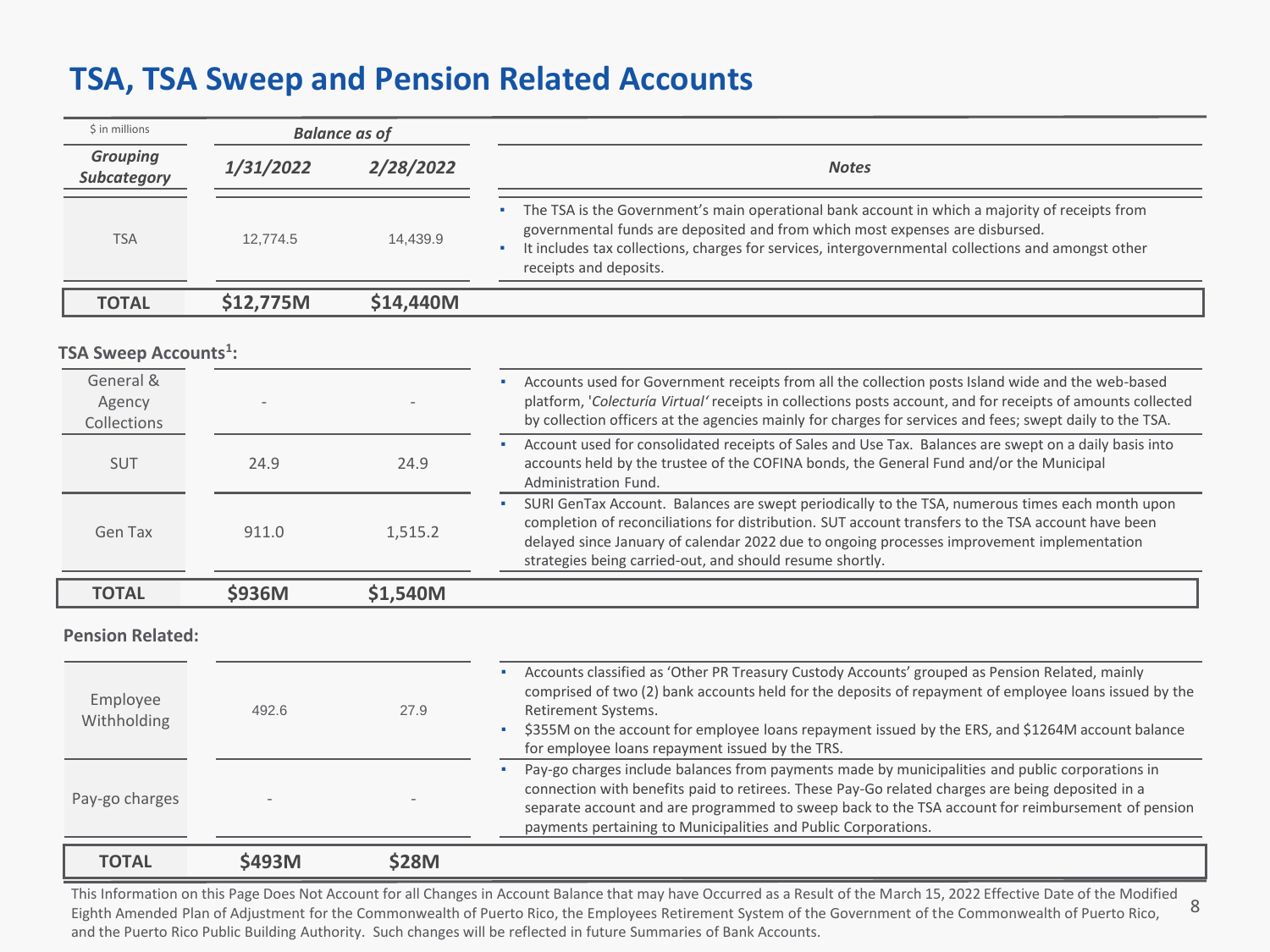# **Central Government – Non-TSA**

| \$ in millions                                |           | <b>Balance as of</b> |                                                                                                                                                                                                                                                                                                                                                                                  |
|-----------------------------------------------|-----------|----------------------|----------------------------------------------------------------------------------------------------------------------------------------------------------------------------------------------------------------------------------------------------------------------------------------------------------------------------------------------------------------------------------|
| <b>Central</b><br>Government<br><b>Entity</b> | 1/31/2022 | 2/28/2022            | <b>Notes</b>                                                                                                                                                                                                                                                                                                                                                                     |
| <b>Public Housing</b><br>Administration       | 537.6     | 558.3                | PHA accounts include grants of Federal funds received to finance public housing programs and their<br>operations.                                                                                                                                                                                                                                                                |
| Other Treasury<br><b>Custody Accounts</b>     | 2,321.2   | 2,304.8              | Other Treasury Custody Accounts include balances from the Lotteries and the newly opened COVID-19<br>related accounts.                                                                                                                                                                                                                                                           |
| Department of<br>Labor and Human<br>Resources | 559.9     | 373.8                | DLHR accounts include operational accounts and other funds as follows:<br>\$268M PR Unemployment Trust Fund at US Treasury as of Feb M/E.<br>Work Opportunity Incentive Fund to finance an incentive program to promote job creation.<br>Contribution Trust Fund from employers' receipts used to pay claims to employees.<br>Act No. 15 special revenues for operations.<br>$-$ |
| Child Support<br>Administration               | 85.7      | 86.1                 | Custody bank account containing child support payments from non-custodial parents.                                                                                                                                                                                                                                                                                               |
| <b>Puerto Rico Police</b>                     | 31.7      | 28.4                 | Bank account used to process Police Department payroll funded through budget appropriations.                                                                                                                                                                                                                                                                                     |
| Department of<br>Housing                      | 17.2      | 26.9                 | DOH accounts include grants of Federal funds received to finance public housing programs and their<br>operations.                                                                                                                                                                                                                                                                |
| <b>DDEC</b>                                   | 105.7     | 97.1                 | DDEC accounts include operational accounts from General Fund appropriations and internally generated<br>revenues, Act No. 22-2012, film program and Federal funds.                                                                                                                                                                                                               |
| 9-1-1 Services                                | 49.8      | 50.9                 | - 9-1-1 Services account represents their operational account from special revenues (Act 144-1994).                                                                                                                                                                                                                                                                              |
| Other Non-TSA<br>Entities                     | 339.5     | 283.9                | Description included in Appendix B.                                                                                                                                                                                                                                                                                                                                              |
| <b>TOTAL</b>                                  | \$4,048M  | \$3,810M             |                                                                                                                                                                                                                                                                                                                                                                                  |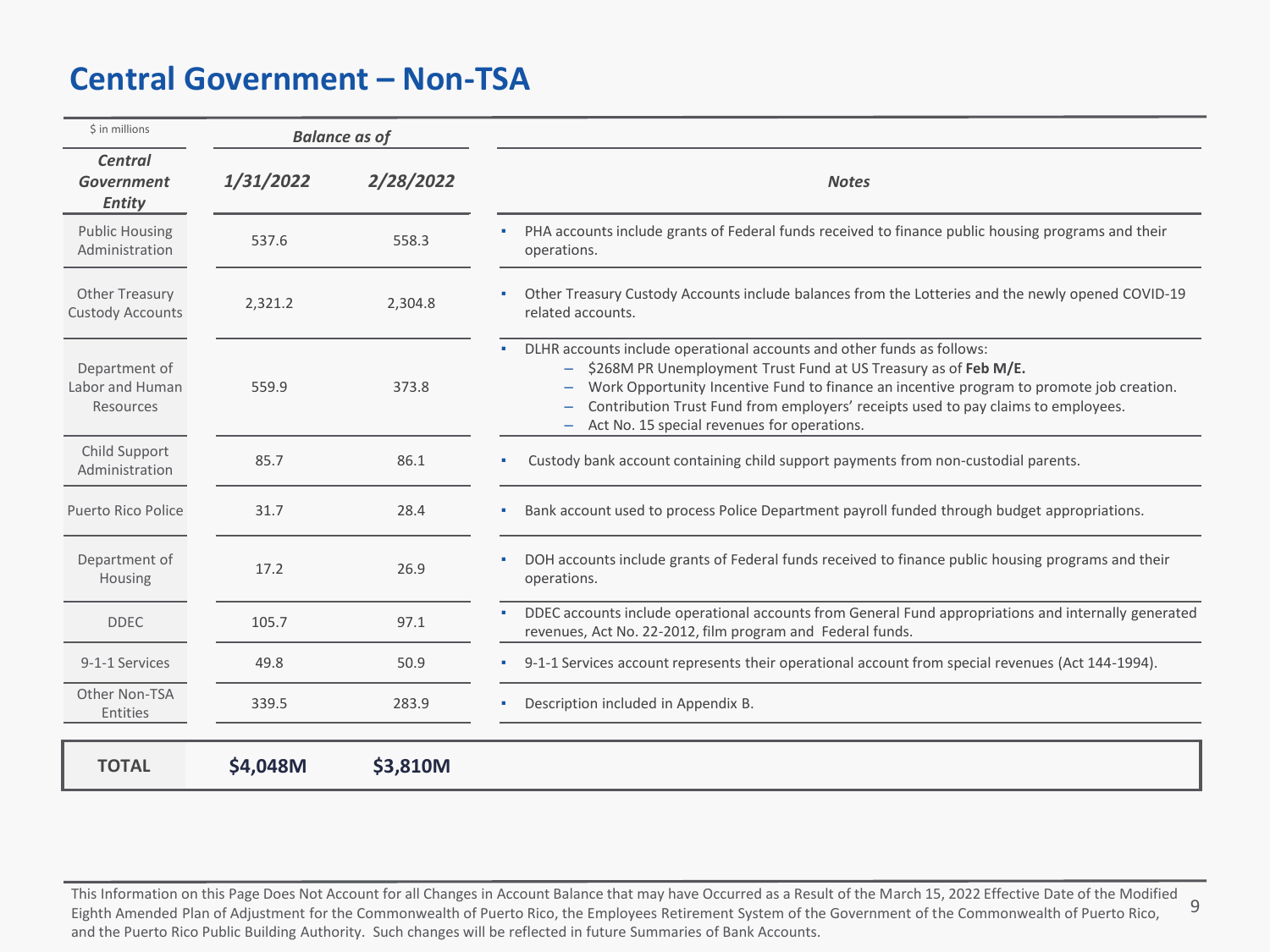| \$ in millions                                         | <b>Balance as of</b> |           |  |
|--------------------------------------------------------|----------------------|-----------|--|
|                                                        | 1/31/2022            | 2/28/2022 |  |
| COFINA - Post-effectiveness of the Plan of Adjustment. | \$21.4M              | \$21.4M   |  |

- The Puerto Rico Sales Tax Financing Corporation ("COFINA") was created pursuant to Act No. 91-2006, as amended, and, prior to the commencements of its Title III proceeding, had issued bonds payable solely from a portion of the sales and use tax imposed by the Government on qualified transactions.
- Sales and use tax collections are consolidated at an account at Banco Popular de Puerto Rico ("BPPR").
- The United States District Court for the District of Puerto Rico confirmed the Third Amendment Title III Plan of Adjustment of the Debts of Puerto Rico Sales Tax Financing Corporation (the "COFINA Plan") by amended order dated February 5, 2019. The COFINA Plan became effective on February 12, 2019.
- Given the resolution of ownership of future SUT by the COFINA Plan, COFINA bank account balances held by the trustee (other than operational or other unrestricted funds) are not included in this summary.
- The balance shown on the COFINA accounts reflects operational funds post-effectiveness of the COFINA Plan.

<sup>10</sup> This Information on this Page Does Not Account for all Changes in Account Balance that may have Occurred as a Result of the March 15, 2022 Effective Date of the Modified Eighth Amended Plan of Adjustment for the Commonwealth of Puerto Rico, the Employees Retirement System of the Government of the Commonwealth of Puerto Rico, and the Puerto Rico Public Building Authority. Such changes will be reflected in future Summaries of Bank Accounts.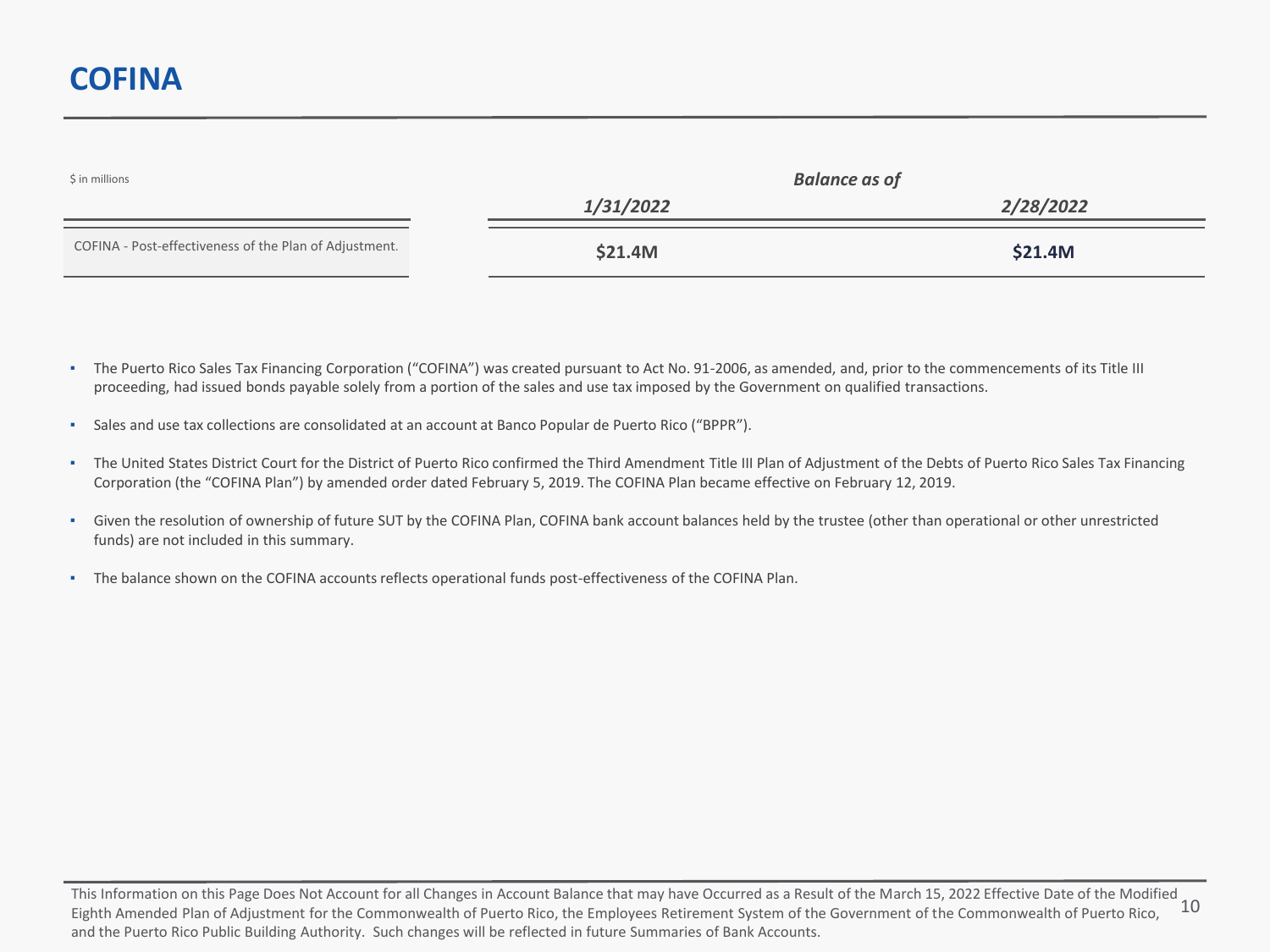## **Restricted Accounts Subject to Title III Proceedings**

| \$ in millions                        |           | <b>Balance as of</b> |                                                                                                                                                                                        |
|---------------------------------------|-----------|----------------------|----------------------------------------------------------------------------------------------------------------------------------------------------------------------------------------|
| <b>Grouping</b><br><b>Subcategory</b> | 1/31/2022 | 2/28/2022            | <b>Notes</b>                                                                                                                                                                           |
| <b>ERS Related</b><br>Accounts        | 438.3     | 159.3                | \$140M at BNY Mellon<br>\$19M distributed across 11 operational accounts for the ERS.<br>۰.                                                                                            |
| <b>GO Redemption</b><br><b>Funds</b>  | 682.5     |                      | Revenues from the 1.03% property tax collected since fiscal year 2017 and deposited in the Public Debt<br>Redemption Fund.                                                             |
| Claw back                             | 146.6     |                      | \$Corresponding to revenues retained (or "clawed-back") by the Government in fiscal year 2016 pursuant<br>٠.<br>to Executive Order 2015-46 for the payment of General Obligation debt. |
| <b>TOTAL</b>                          | \$1,267M  | \$159M               |                                                                                                                                                                                        |

*The aforementioned funds are held in segregated accounts and most of them are subject to various claims under the Title III proceedings. The ultimate use of the funds may be subject to court determination.*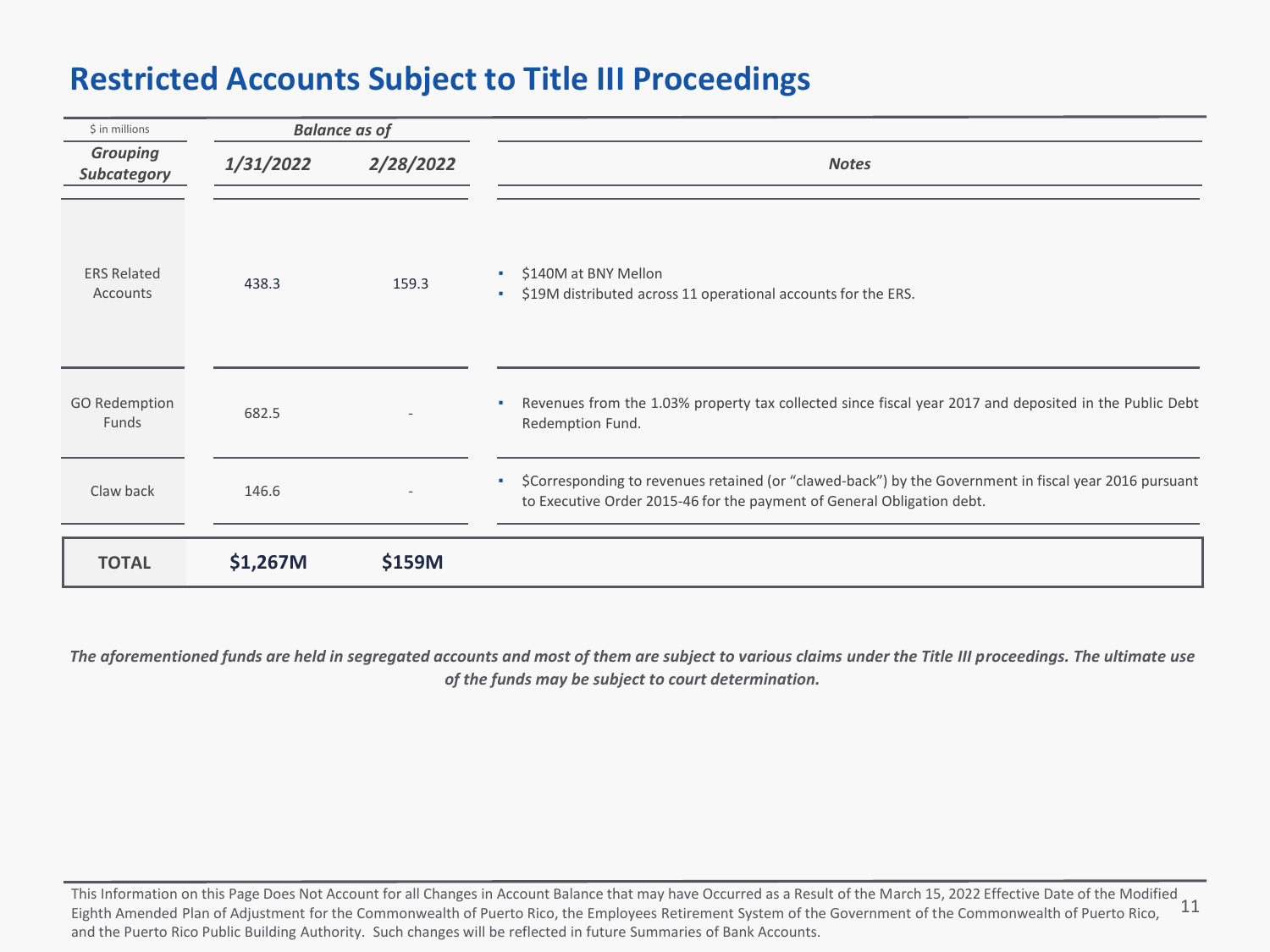## **Restricted Accounts / Subject to Title III Proceedings - PREPA**

| \$ in millions                     |           | <b>Balance as of</b> |                                                                                                                                                                  |
|------------------------------------|-----------|----------------------|------------------------------------------------------------------------------------------------------------------------------------------------------------------|
| <b>Grouping</b><br>Subcategory     | 1/31/2022 | 2/28/2022            | <b>Notes</b>                                                                                                                                                     |
| Operating                          | 1,125.7   | 1,073.9              | Decrease due to negative operating cash flow primarily due to lower customer collections and<br>×<br>higher relative energy purchases and employee disbursements |
| Segregated                         |           |                      | No significant change from prior month<br>×                                                                                                                      |
| <b>FEMA</b>                        | 85.8      | 126.2                | Increase due to FEMA proceeds related to Hurricane Maria                                                                                                         |
| Insurance<br>(Restricted)          | 42.7      | 42.7                 | No significant change from prior month<br>$\blacksquare$                                                                                                         |
| Construction &<br>Other Restricted | 39.1      | 39.7                 | No significant change from prior month                                                                                                                           |
| <b>US Bank</b><br>Accounts         | 17.2      | 17.2                 | No significant change from prior month<br>ш                                                                                                                      |
| <b>TOTAL</b>                       | \$1,311M  | \$1,300M             |                                                                                                                                                                  |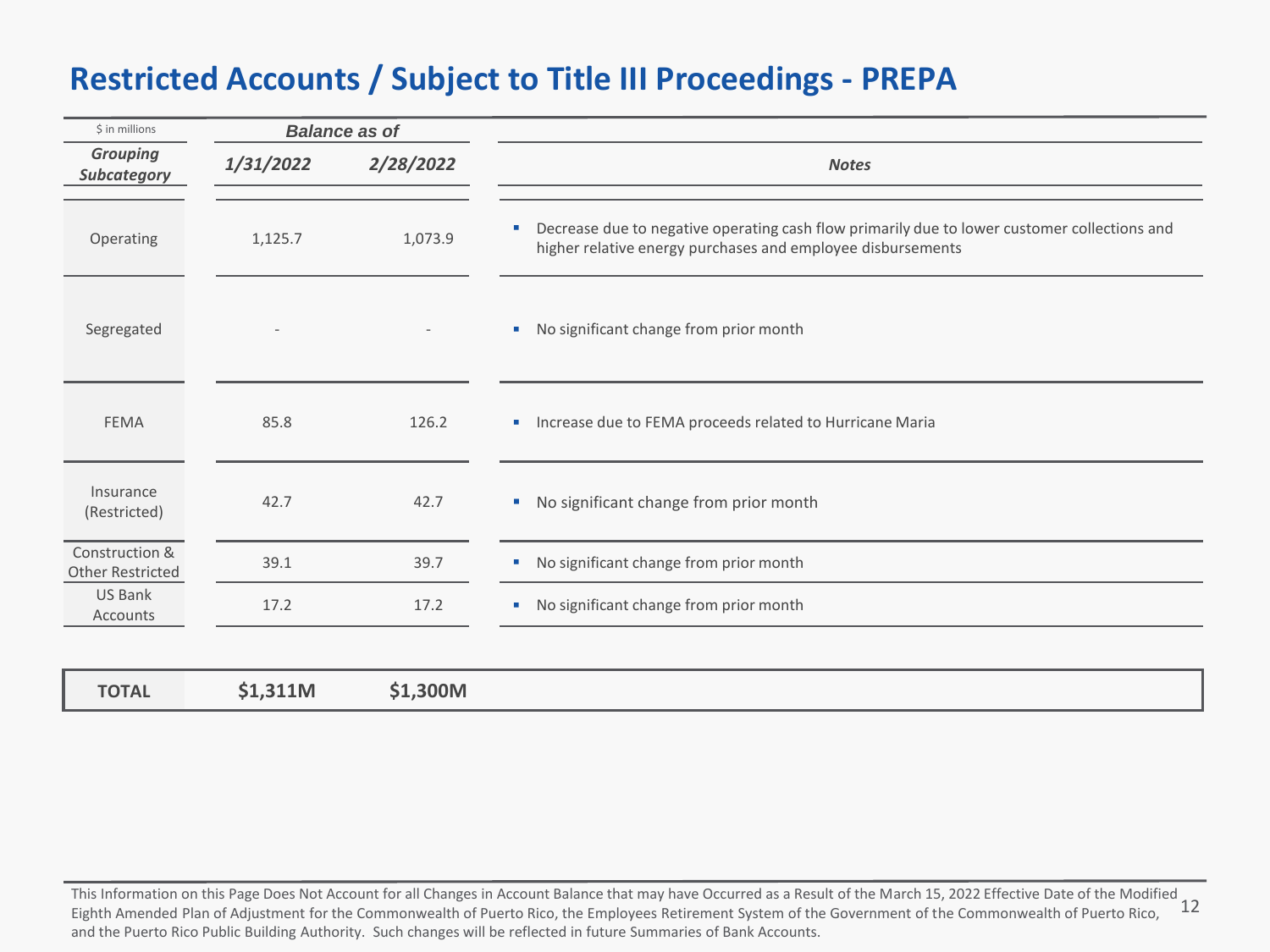#### **UPR**

| \$ in millions                               |            | <b>Bank Balances as of</b> |                                                                                                                                                                                                                                                                                                                                                                                                                                                                                                                                                                                                                                                                                                                                                                                                                                                                         |
|----------------------------------------------|------------|----------------------------|-------------------------------------------------------------------------------------------------------------------------------------------------------------------------------------------------------------------------------------------------------------------------------------------------------------------------------------------------------------------------------------------------------------------------------------------------------------------------------------------------------------------------------------------------------------------------------------------------------------------------------------------------------------------------------------------------------------------------------------------------------------------------------------------------------------------------------------------------------------------------|
| <b>Grouping</b><br>Subcategory               | 01/31/2022 | 02/28/2022                 | <b>Notes</b>                                                                                                                                                                                                                                                                                                                                                                                                                                                                                                                                                                                                                                                                                                                                                                                                                                                            |
| Operational<br><b>Accounts</b>               | \$209.9    | \$212.9                    | . Increase of \$2.9M in operational account balances is primarily due to an increase of \$7.5M in<br>the concentration account.<br>- Approximately \$183.8M, or 88% of UPR operational funds are held in five (5) accounts managed<br>by Central Administration, \$177.5M of which are restricted:<br>. \$75.0M market value of a securities account (\$68.7M internally restricted) <sup>1</sup> ,<br>\$43.4M in concentration account (\$55.2M internally restricted),<br>٠<br>\$34.3M in hurricane insurance proceeds account (restricted),<br>\$18.0M in money market account, (\$6.1M internally restricted),<br>• \$13.2M in capital projects fund (restricted)<br>- Approximately \$29.0M is in sixty (60) active Banco Popular and UBS bank accounts managed by<br>UPR, or its units, which typically contain deposits of federal student aid (all restricted). |
| Component<br><b>Units</b><br><b>Accounts</b> | \$99.0     | \$92.1                     | • Decrease of \$6.8M in component unit account balances is primarily due to a decrease of \$5.9M<br>in the Retirement Systems accounts.<br>\$44.3M in 2 restricted accounts related to Retirement Systems,<br>\$31.5M in 6 accounts at Servicios Médicos Universitarios, Inc (SMU) (\$12.0M restricted),<br>\$14.6M in 12 restricted accounts at DUI (\$14.5M DUI Debt Service),<br>٠<br>\$0.9M in 2 restricted accounts at University of Puerto Rico Parking System Inc.,<br>\$0.7M in 1 restricted account at Research Center for Molecular Sciences,<br>٠<br>\$0.2M in 2 accounts at Materials Characterization Center, Inc. (\$0.1M restricted).                                                                                                                                                                                                                    |
| <b>Bond Sinking</b><br><b>Fund Accounts</b>  | \$59.7     | \$63.2\$                   | . Three restricted US Bank accounts related to debt service obligations on UPR revenue bonds.                                                                                                                                                                                                                                                                                                                                                                                                                                                                                                                                                                                                                                                                                                                                                                           |
| <b>TOTAL</b>                                 | \$368.6M   | \$368.2M                   | • 01/31/22: \$350.0M Restricted (\$212.1M operational; \$78.2M CUs; \$59.7M bonds), or 95.0%.<br>• 02/28/22: \$342.8M Restricted (\$206.4M operational; \$73.2M CUs; \$63.2M bonds), or 93.1%.                                                                                                                                                                                                                                                                                                                                                                                                                                                                                                                                                                                                                                                                          |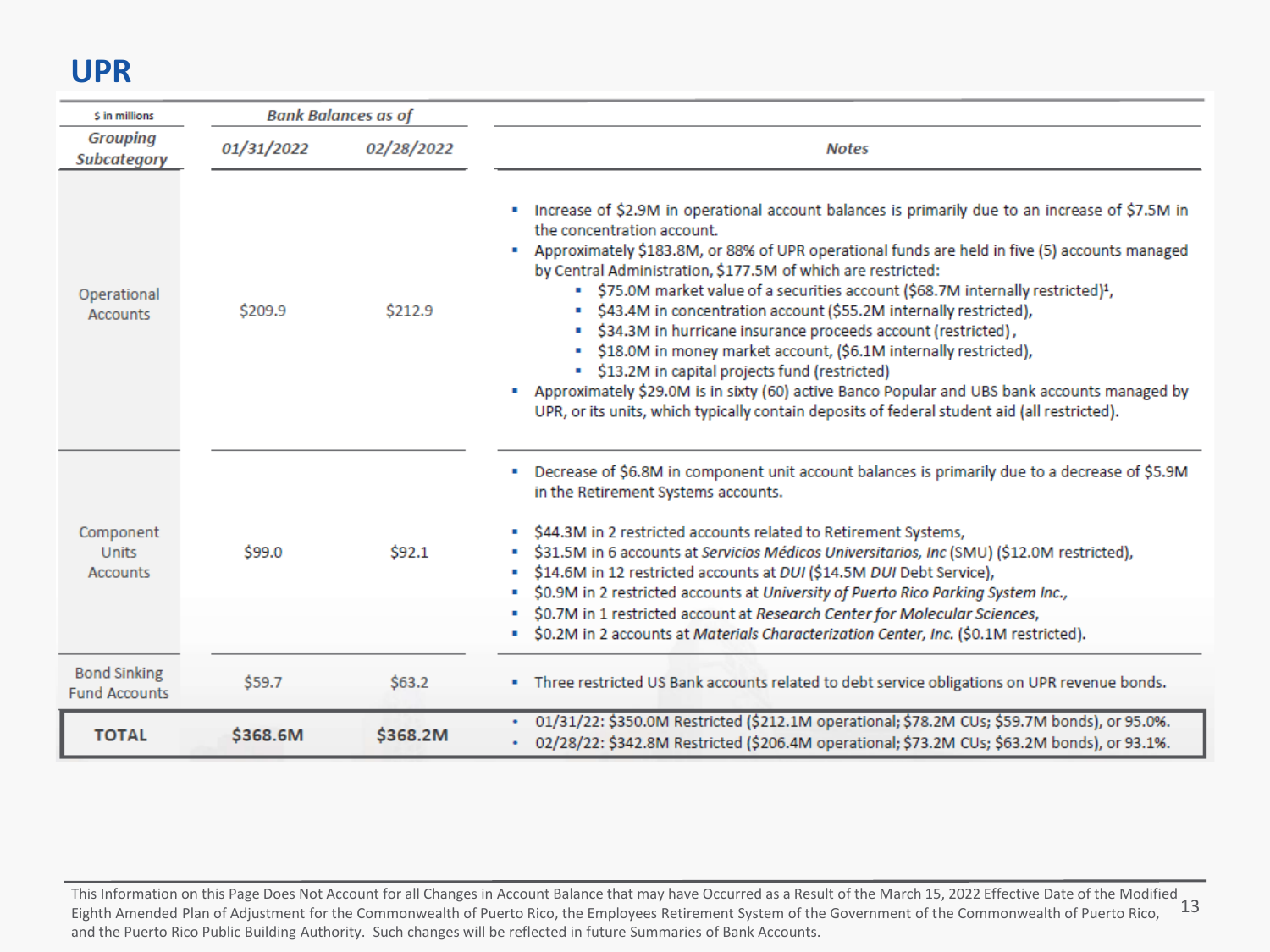## **PRASA**

| \$ in millions                        | <b>Balance as of</b> |               |                                                                                                                                                                                                                 |
|---------------------------------------|----------------------|---------------|-----------------------------------------------------------------------------------------------------------------------------------------------------------------------------------------------------------------|
| <b>Grouping</b><br><b>Subcategory</b> | 1/31/2022            | 2/28/2022     | <b>Notes</b>                                                                                                                                                                                                    |
| <b>Debt Service</b><br>Accounts       | 52.0                 | 66.7          | Payment of principal and interest on senior and senior sub indebtedness due on due on January<br>1st and July 1st of each year.                                                                                 |
| <b>Debt Service</b><br>Reserve        | 101.4                | 101.4         | Debt service required as requested by the MAT for 2008 Bonds                                                                                                                                                    |
| Operating<br>Reserve                  | 187.4                | 187.4         | " To cover the operating reserve fund for current expenses as required per the MAT. Include the<br>balance in the Rate Stabilization Fund Account. Equivalent to three months of Operating<br>Expense Funds.    |
| <b>Current Expense</b><br>Fund        | 195.5                | 198.0         | For payment of operational expenses.<br>٠                                                                                                                                                                       |
| Revenue Fund                          | 9.4                  | 8.1           | " To fund trust reserves with amounts held in deposit following the MAT priority schedule (Sr.<br>Debt Service, Sr. Sub Debt Service, Current Expense Fund, Operating Reserve and Capital<br>Improvement Fund). |
| Capital<br>Improvement                | 117.4                | 112.0         | Balance to pay for capital improvement investments deposited on a fund held by the Trust<br>a.                                                                                                                  |
| Construction<br>Fund                  | 153.5                | 156.5         | To pay cost of improvements, payment of the costs of issuance of bonds, and interests during<br>٠<br>construction.                                                                                              |
| <b>Disaster</b><br>Recovery           | 73.9                 | 71.2          | Proceeds in accounts for Disaster Recovery Efforts. Moneys includes Insurance proceeds and<br>٠<br>FEMA Public Assistance Program                                                                               |
| Compliance<br>Escrow                  | 0.8                  | 0.8           | Established through Consent Decree and Transactional Agreements with the Department of<br>×<br>Health.                                                                                                          |
| <b>TOTAL</b>                          | \$891M               | <b>\$902M</b> |                                                                                                                                                                                                                 |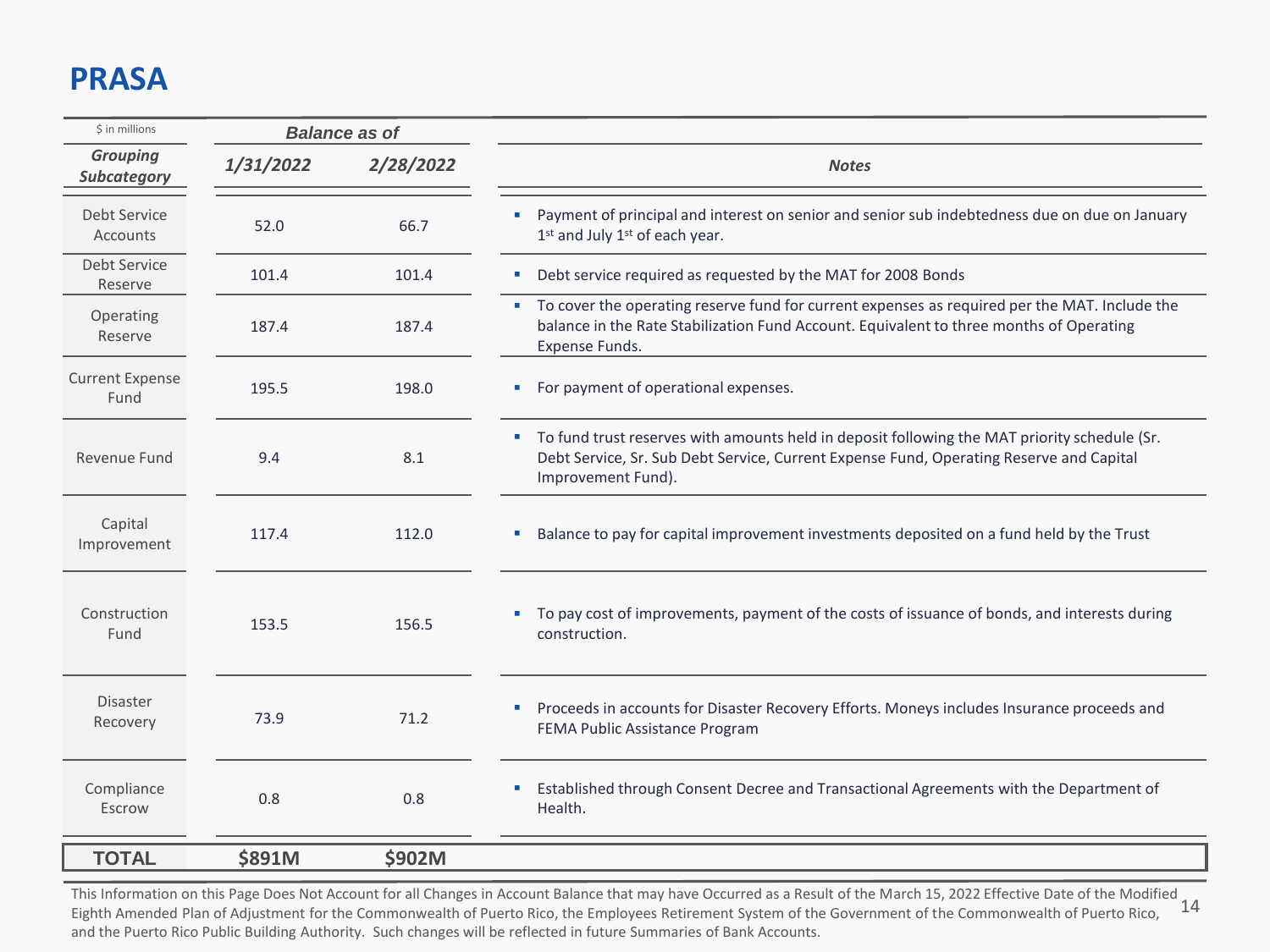## **Restricted Accounts / Subject to Title III Proceedings - HTA**

| \$ in millions                         | <b>Balance as of</b> |           |                                                                                                                                                                                                                                                                                                                                                                                                                                                                                                                                                                |
|----------------------------------------|----------------------|-----------|----------------------------------------------------------------------------------------------------------------------------------------------------------------------------------------------------------------------------------------------------------------------------------------------------------------------------------------------------------------------------------------------------------------------------------------------------------------------------------------------------------------------------------------------------------------|
| <b>Grouping</b><br><b>Subcategory</b>  | 1/31/2022            | 2/28/2022 | <b>Notes</b>                                                                                                                                                                                                                                                                                                                                                                                                                                                                                                                                                   |
| Operational                            | 15.8                 | 23.6      | " Includes construction and operational accounts. This bank account is the main deposit account<br>for HTA. Funds from this account are commonly transferred to other HTA bank accounts to<br>cover operational expenses, including payroll accounts for payroll, payroll taxes, and discounts.<br>The increase of (+\$7.8M) is primarily due to the net effect of operating and intra-government<br>receipts (+\$26.6M) and transfers from the Operational Account (+\$1.9M) offsetting operating<br>expenses other than payroll (-\$20.2M) during the month. |
| Payroll                                | 2.1                  | 3.1       | Related to payroll and payroll taxes. The increase of $(+$1.0M)$ is primarily due to net effect of<br>transfers from the Operational Account (+\$7.3M) offsetting payroll and payroll taxes payments<br>(-\$6.3M) for the month of February.                                                                                                                                                                                                                                                                                                                   |
| <b>Federal Funds</b>                   | 4.0                  | 1.3       | HTA receives federal funds from the Federal Highway Administration ("FHWA") and the Federal<br>m.<br>Transit Administration ("FTA") and uses those funds to spend on FHWA and FTA earmarked<br>infrastructure projects. The decrease of (-\$2.7M) approx. is primarily due to net effect of federal<br>capex spending (-\$10.6M) and transfers from/to other accounts (+\$7.5M) offsetting FHWA and<br>FTA inflows (+\$15.4M) during the month.                                                                                                                |
| Reserve                                | 147.9                | 146.1     | " Consists of restricted/reserved funds for operational and construction contracts. The decrease<br>of (-\$1.8M) is primarily due to bank transfers made during the month. Of this balance \$85.2M<br>represents operational cash reserved corresponding to "Commonwealth Transfer for Reserve"<br>receipts.                                                                                                                                                                                                                                                   |
| <b>BNY Accounts</b><br>(Debt Issuance) | 77.3                 | 90.7      | Consists of restricted/reserved funds for debt issuance.<br>ш                                                                                                                                                                                                                                                                                                                                                                                                                                                                                                  |
| <b>TOTAL</b>                           | <b>\$247M</b>        | \$265M    |                                                                                                                                                                                                                                                                                                                                                                                                                                                                                                                                                                |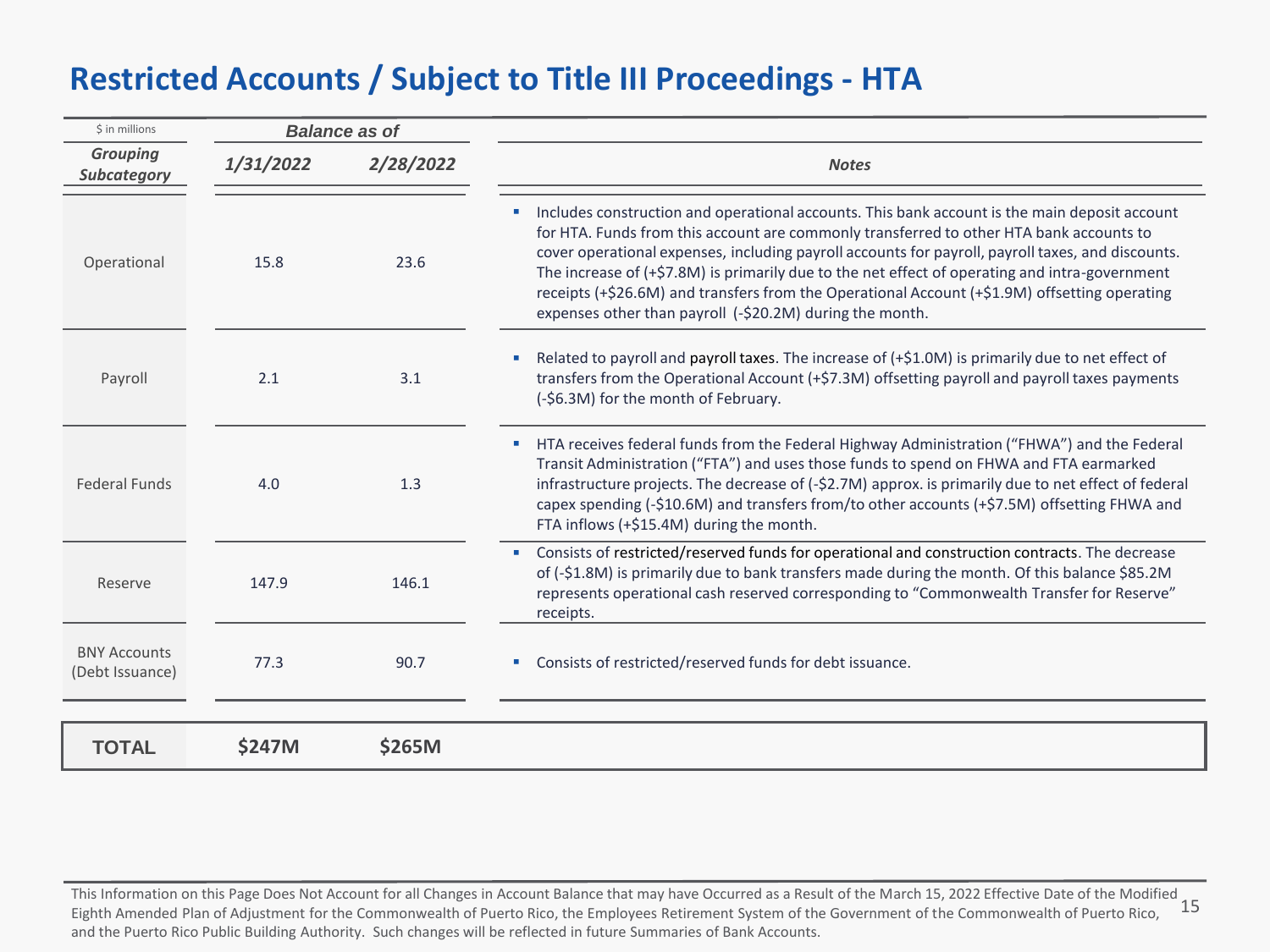## **ASES**

| \$ in millions                         | <b>Balance as of</b> |           |                                                                                                                                                                                                                                                                                                                                                                                      |
|----------------------------------------|----------------------|-----------|--------------------------------------------------------------------------------------------------------------------------------------------------------------------------------------------------------------------------------------------------------------------------------------------------------------------------------------------------------------------------------------|
| <b>Grouping</b><br><b>Subcategory</b>  | 1/31/2022            | 2/28/2022 | <b>Notes</b>                                                                                                                                                                                                                                                                                                                                                                         |
| Premium<br>Payments Account            | 33.8                 | 88.1      | The Premium Payments Account receives monies from Federal reimbursement and General Fund<br>appropriations funding sources, which are used to make MCO premiums payments.                                                                                                                                                                                                            |
| Control Account                        | 219.9                | 710.1     | . The Control Account receives monies from the Rebates and Operational accounts, and makes<br>disbursements for MCO premiums, and general overhead and payroll expenses. While premiums<br>payments are relatively constant month to month, there are often timing delays in receipt of Federal<br>reimbursement monies, which can cause large swings in cash balances.              |
| Rebates and<br>Operational<br>Accounts |                      |           | The Operational account receives monies from General Fund appropriations when received by ASES and<br>additional \$4M to \$5M from Federal administrative reimbursements.<br>Each day cash is swept into the control accounts, which brings balance to zero in Operational Account.<br>The Rebate Account operates the same way in that monies are swept from it to Control Account. |
| <b>TOTAL</b>                           | <b>\$254M</b>        | \$798M    |                                                                                                                                                                                                                                                                                                                                                                                      |

This Information on this Page Does Not Account for all Changes in Account Balance that may have Occurred as a Result of the March 15, 2022 Effective Date of the Modified<br>Eighth Amended Plan of Adiustment for the Commonweal Eighth Amended Plan of Adjustment for the Commonwealth of Puerto Rico, the Employees Retirement System of the Government of the Commonwealth of Puerto Rico, and the Puerto Rico Public Building Authority. Such changes will be reflected in future Summaries of Bank Accounts.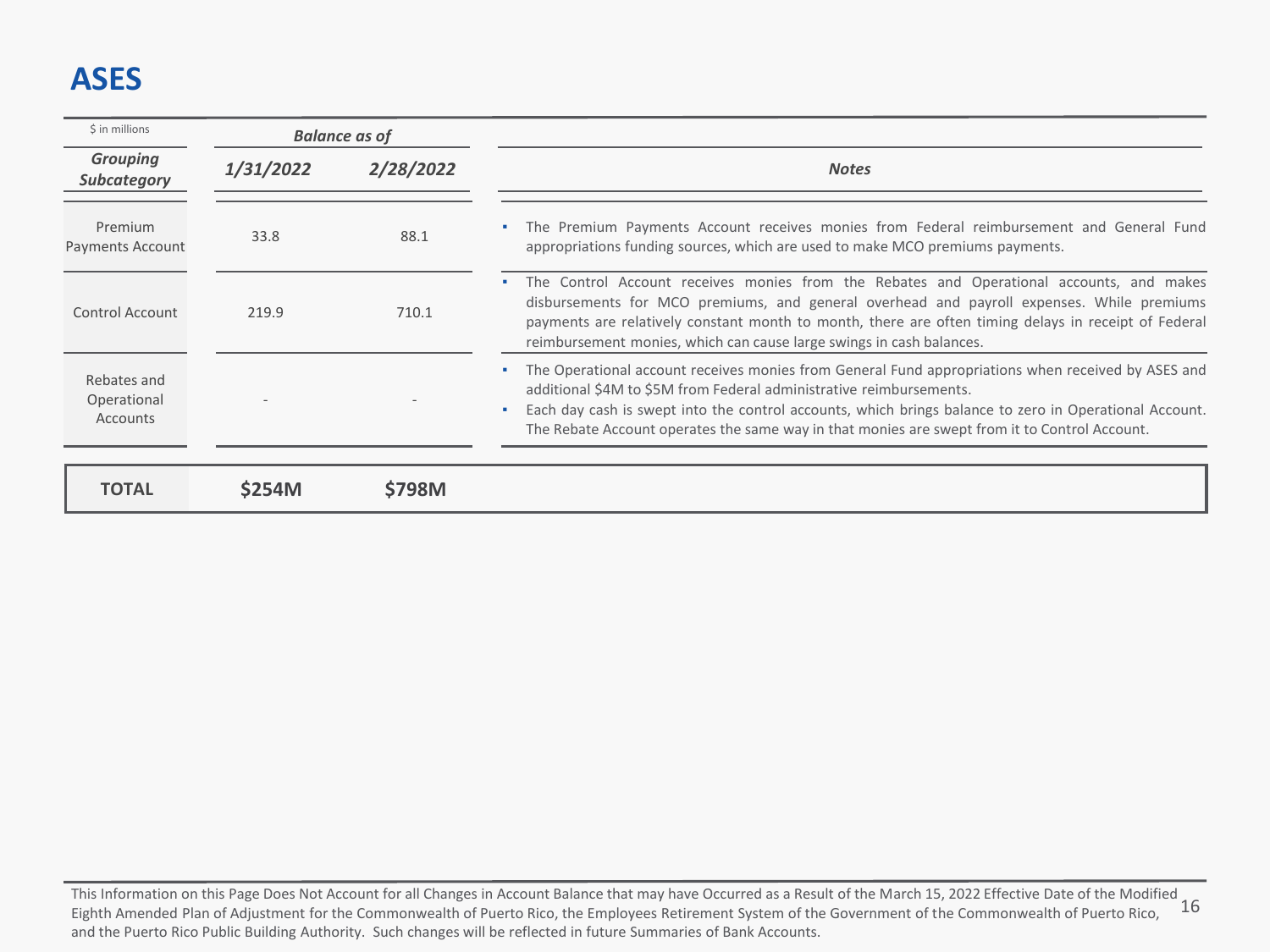#### **Other Public Corporations and Legally Separate Entities**

| \$ in millions                                               |           | <b>Balance as of</b> |                                                                                                                                                                                                                                                                                       |
|--------------------------------------------------------------|-----------|----------------------|---------------------------------------------------------------------------------------------------------------------------------------------------------------------------------------------------------------------------------------------------------------------------------------|
| <b>PC or Legally</b><br><b>Separate Entity</b>               | 1/31/2022 | 2/28/2022            | <b>Notes</b>                                                                                                                                                                                                                                                                          |
| State Insurance<br><b>Fund Corporation</b>                   | 573.6     | 574.5                | Almost all of the balances include unrestricted operational accounts for premium collections and<br>concentration purposes. The remaining balance consists of reserve and operational pass-through<br>accounts.                                                                       |
| Automobile<br>Accident<br>Compensation<br>Administration     | 186.5     | 201.6                | The majority of these funds represent investment reserves for the purposes of meeting future benefit<br>payments, a standard operating procedure of insurance providers. The remaining amounts are mostly<br>used for operational expenses.                                           |
| <b>Tourism Company</b>                                       | 232.9     | 87.6                 | Operational accounts at Tourism Co.                                                                                                                                                                                                                                                   |
| Agricultural<br>Enterprises<br>Development<br>Administration | 92.1      | 107.4                | The majority of the balances include operational accounts including sweep and deposit accounts. The<br>remaining balances consist of restricted/reserve accounts.                                                                                                                     |
| <b>Housing Financing</b><br>Authority                        | 519.7     | 514.4                | A portion of the balances are composed of restricted accounts including debt service, escrow, and<br>٠<br>Federal funds. The remaining accounts are unrestricted operational accounts. ARPA fund in the amount<br>of \$76M were received from the Central Government during December. |
| Industrial<br>Development<br>Company                         | 82.0      | 83.0                 | Most of these funds are deposited for specific uses including, but not limited to incentive payments<br>established by law, capital expenditures, and other operational reserves. Remaining funds are mostly<br>used for PRIDCO and Rums of PR operating expenses                     |
| Other Public<br>Corporations                                 | 2,050.7   | 1,980.8              | Description included in Appendix C.                                                                                                                                                                                                                                                   |
| <b>TOTAL</b>                                                 | \$3,738M  | \$3,549M             |                                                                                                                                                                                                                                                                                       |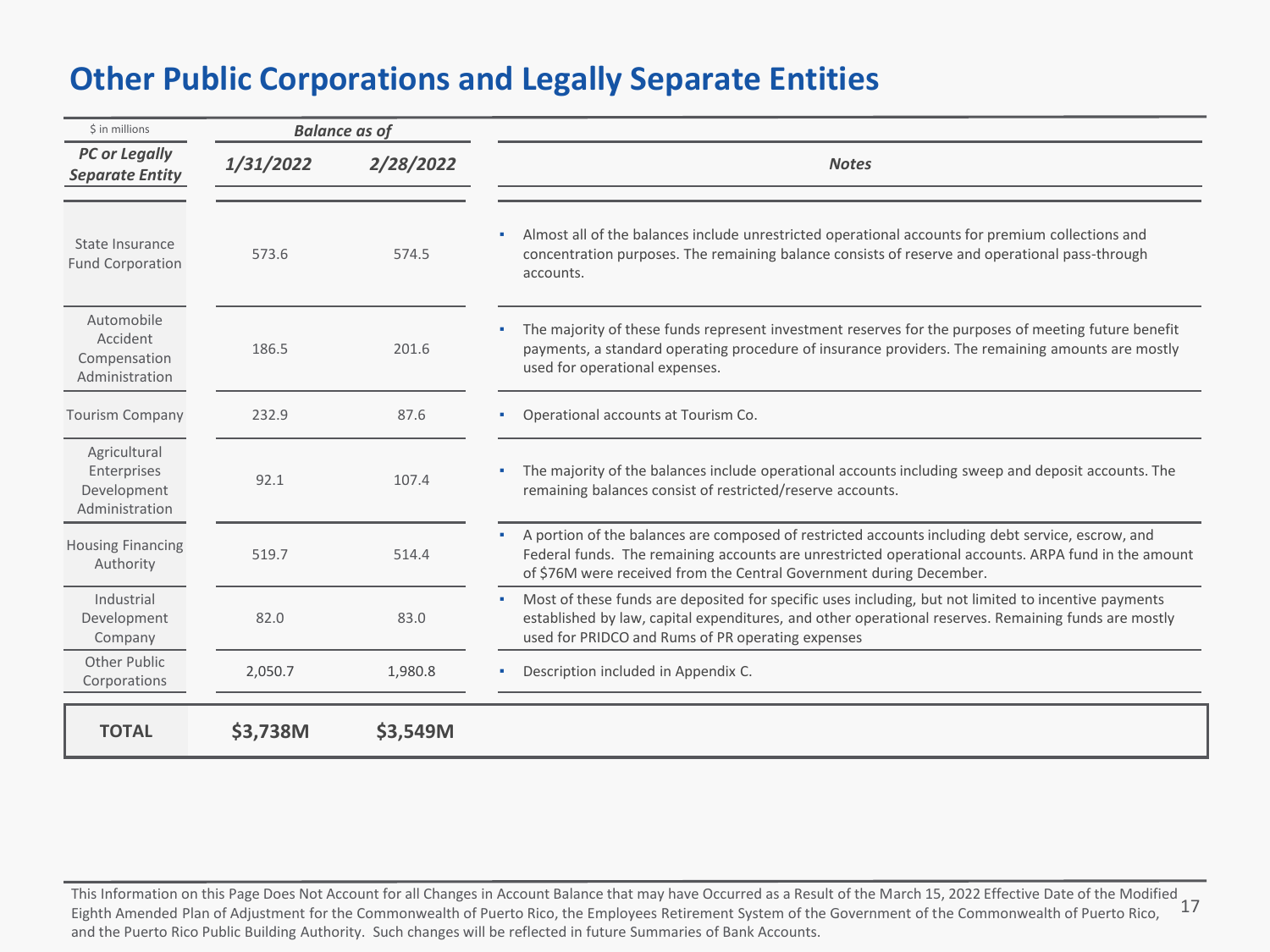## **Appendix A: Reconciliations and Revisions of Reported Balances to Date**

**Summary of updated balances to the previously reported balances on prior monthly disclosure: January 31st balances.**

*(1/31/2022 updated balances, reported in the previous cash disclosure, \$ in millions)*

| \$ <i>in</i> M                             | <b>TSA</b> | <b>TSA</b><br>Sweep | <b>Pension</b><br>related | <b>Central</b><br><b>Governmen COFINA</b><br>t - Non TSA |    | <b>Other</b><br><b>Restricted</b><br><b>Title III</b><br><b>Accounts</b> | <b>PREPA</b> | <b>PRASA</b> | <b>HTA</b>               | <b>UPR</b> | <b>ASES</b>              | Other<br><b>Public</b><br>Corp's. | <b>Total</b>   |
|--------------------------------------------|------------|---------------------|---------------------------|----------------------------------------------------------|----|--------------------------------------------------------------------------|--------------|--------------|--------------------------|------------|--------------------------|-----------------------------------|----------------|
|                                            |            |                     |                           |                                                          |    |                                                                          |              |              |                          |            |                          |                                   |                |
| <b>Reported 1/31/22</b><br><b>Balances</b> | 12,775     | 936                 | 493                       | 4,048                                                    | 21 | 1,267                                                                    | 1,311        | 891          | 247                      | 368        | 254                      | 3,760                             | 26,371         |
|                                            |            |                     |                           |                                                          |    |                                                                          |              |              |                          |            |                          |                                   |                |
| Account<br><b>Reclassifications</b>        |            | $\blacksquare$      | $\overline{\phantom{a}}$  | $\overline{\phantom{a}}$                                 | ٠  | $\overline{\phantom{a}}$                                                 | ٠            | ٠            | $\overline{\phantom{a}}$ |            |                          |                                   | ٠              |
|                                            |            |                     |                           |                                                          |    |                                                                          |              |              |                          |            |                          |                                   |                |
| <b>Revisions to</b><br><b>Balances</b>     |            | $\blacksquare$      | ٠                         |                                                          |    |                                                                          |              | ٠            | $\blacksquare$           |            | $\overline{\phantom{a}}$ | (22)                              | $\sim$         |
|                                            |            |                     |                           |                                                          |    |                                                                          |              |              |                          |            |                          |                                   |                |
| <b>Incorporated Accounts</b>               | ٠          |                     |                           |                                                          |    |                                                                          |              |              |                          |            |                          |                                   | $\blacksquare$ |
|                                            |            |                     |                           |                                                          |    |                                                                          |              |              |                          |            |                          |                                   |                |
| <b>Removed Accounts</b>                    | ٠          | $\blacksquare$      | ٠                         | ٠                                                        | ٠  | ٠                                                                        | ٠            | ٠            | $\blacksquare$           | ٠          | ٠                        | ٠                                 | ٠              |
|                                            |            |                     |                           |                                                          |    |                                                                          |              |              |                          |            |                          |                                   |                |
| <b>Restated 1/31/22</b><br><b>Balances</b> | 12,775     | 936                 | 493                       | 4,048                                                    | 21 | 1,267                                                                    | 1,311        | 891          | 247                      | 368        | 254                      | 3,738                             | 26,349         |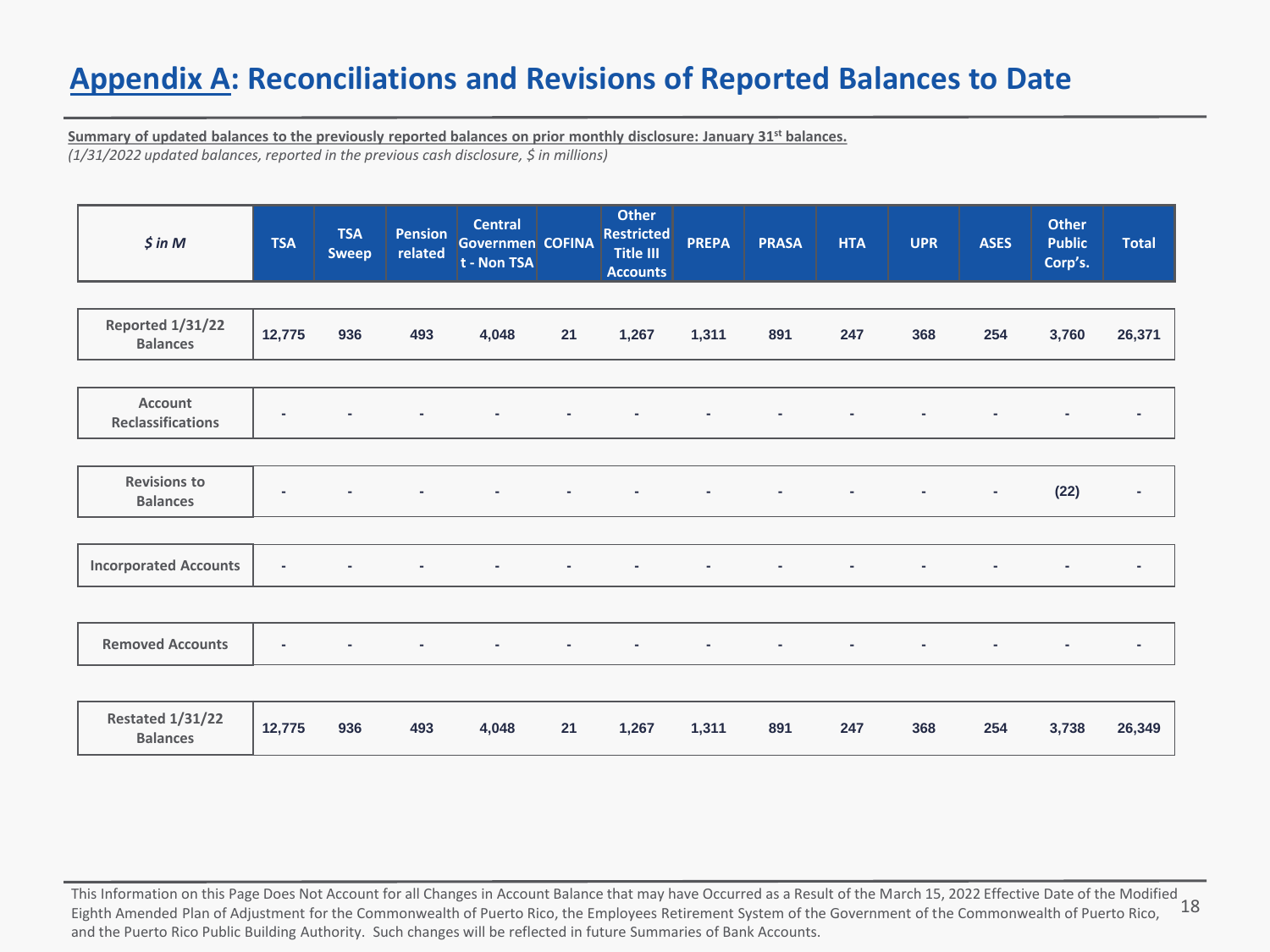## **Appendix B: Central Government – Non TSA**

*\$ in '000s*

|                                                                           |          | <b>DELTA</b>   |                |    |           |
|---------------------------------------------------------------------------|----------|----------------|----------------|----|-----------|
| <b>Entity Name</b>                                                        |          | 1/31/2022      | 2/28/2022      |    | 2/28/2022 |
| <b>Electronic Lottery</b>                                                 | \$       | 158,665        | \$<br>160,295  | \$ | 1,631     |
| <b>Traditional Lottery</b>                                                |          | 68,114         | 61,840         |    | (6, 275)  |
| Office of the Comptroller                                                 |          | 12,881         | 13,701         |    | 820       |
| <b>Environmental Quality Board</b>                                        |          | 7,474          | 7,582          |    | 108       |
| Office of Government Ethics                                               |          | 7,418          | 7,526          |    | 108       |
| Other                                                                     |          | 5,887          | 6,048          |    | 162       |
| <b>Inspector General</b>                                                  |          | 8,360          | 5,308          |    | (3,052)   |
| Department of Correction and Rehabilitation                               |          | 3,308          | 3,742          |    | 434       |
| Department of Education                                                   |          | 15,722         | 3,391          |    | (12, 331) |
| Telecommunication's Regulatory Board                                      |          | 3,691          | 2,957          |    | (735)     |
| Institute of Forensic Sciences                                            |          | 2,904          | 2,853          |    | (51)      |
| Institute of Statistics                                                   |          | 5,991          | 2,259          |    | (3, 732)  |
| Office of the Special Independent Prosecutor                              |          | 34             | 1,935          |    | 1,901     |
| Office of Socioeconomic Development                                       |          | 1,574          | 1,558          |    | (15)      |
| <b>Puerto Rico National Guard</b>                                         |          | 1,691          | 1,455          |    | (236)     |
| Department of the Family                                                  |          | 873            | 878            |    | 5         |
| <b>Commonwealth Election Commission</b>                                   |          | 102            | 285            |    | 183       |
| Administration for Socioeconomic Development of the Family                |          | 131            | 122            |    | (9)       |
| Ponce                                                                     |          | 581            | 95             |    | (486)     |
| Families and Children Administration                                      |          | 91             | 57             |    | (33)      |
| Department of Consumer Affairs                                            |          | 9              | 9              |    | (0)       |
| Department of Natural Resources                                           |          | 3              | 3              |    | (0)       |
| Advocacy for Persons with Disabilities of the Commonwealth of Puerto Rico |          | $\overline{2}$ | $\overline{2}$ |    | (0)       |
| PR Government Investment Trust                                            |          | 33,996         |                |    | (33,996)  |
| Puerto Rico Education Council                                             |          |                |                |    |           |
| Office of the Governor                                                    |          |                |                |    |           |
| <b>Energy Board</b>                                                       |          |                |                |    |           |
|                                                                           |          |                |                |    |           |
|                                                                           | Total \$ | 339,501        | \$<br>283,902  | \$ | (55, 599) |